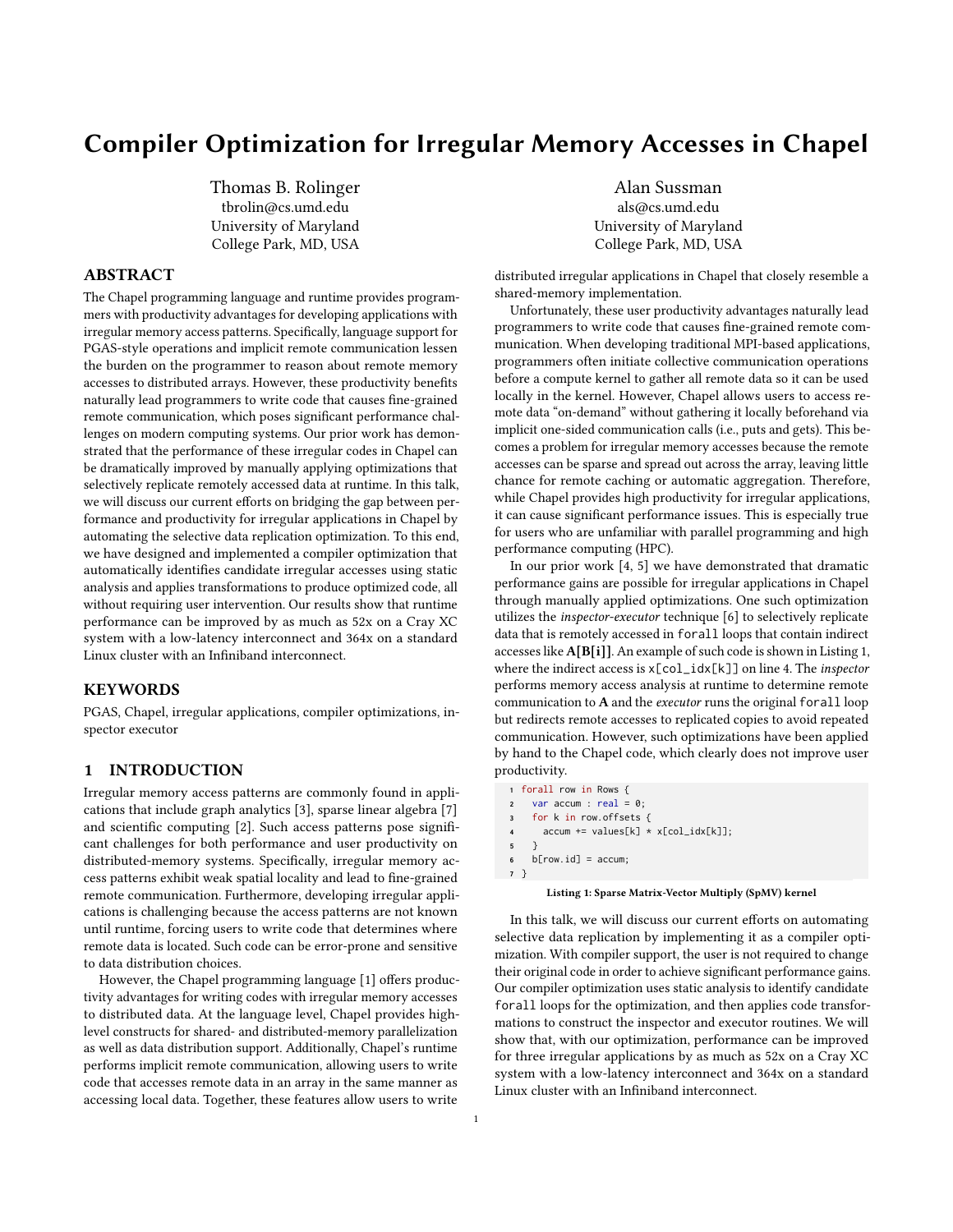<span id="page-1-0"></span>

Figure 1: High-level overview of the Chapel compiler. There are roughly 40 passes in total, but most are omitted to simplify the diagram. The shaded passes within the dotted box represent the passes where our optimization performs static analysis and code transformations.

### 2 COMPILER OPTIMIZATION

Figure [1](#page-1-0) presents a high-level overview of the Chapel compiler passes. We note that the compiler currently has roughly 40 passes, but most are left out of Figure [1](#page-1-0) for simplicity. Our optimization operates entirely on Chapel's intermediate representation of the program, which we will refer to as the abstract syntax tree (AST). The optimization performs a majority of its code transformations during the normalize pass, where the AST has not yet been heavily modified/optimized, so it is easier to reason about.

The optimization starts by considering each forall loop that is present in the program. For each forall loop, our analysis looks for array accesses of the form A[B[i]]. While not always indicative of an irregular memory access pattern, such accesses are commonly found in irregular applications. However, array accesses do not have their own syntax in Chapel, meaning that A[B[i]] is represented as a call expression whose argument is another call expression. In other words,  $A(B(i))$ , where A and B are functions, looks identical to A[B[i]] within the AST. It is not until the resolve pass in the compilation process that our optimization will be able to determine that both A and B are arrays. To address this issue, a potential irregular access candidate is replaced with a compiler primitive that will be acted on during the resolve pass, at which point our optimization can perform further static analysis. If a forall loop has a candidate irregular access, the optimization continues by cloning the forall into the inspector and executor loops. During this process, the compiler inserts calls to Chapel procedures that we have written to perform various tasks related to selective data replication, such as setting up internal data structures, logging remote accesses, etc.

During the resolve pass of compilation, the candidate accesses found by the optimization are recognized since they were replaced by special primitives. It is at this point that our optimization can employ static analysis to ensure the validity of the transformations. These static checks include ensuring that A and B are arrays, A is a distributed array that supports the localSubdomain query and the forall loop being optimized is enclosed in at least one outer for loop. If anything is found to invalidate the optimization, then the code transformations performed previously will be ignored and removed via dead code elimination, leaving the original forall

Finally, after cull-over references, the optimization performs the remaining static analysis necessary to ensure the transformations are valid. The cull-over references pass resolves the intents of function arguments, where an argument's intent refers to whether it is passed in by value, reference, etc. The analysis performed at this stage includes detecting modifications (writes) to the relevant arrays and domains for the irregular accesses in the loop. It is important to track writes to the arrays/domains, as such changes could alter the memory access pattern A[B[i]], and therefore require the inspector analysis to be rerun. The optimization waits to perform these checks until after cull-over references because it is significantly easier to detect writes to arrays/domains at this stage since their intents have been resolved. Writes to arrays/domains are performed via Chapel procedure calls where the array/domain is passed in as an argument. The compiler statically sets the intent of the argument depending on whether the procedure reads or writes to the array/domain (i.e., ref for writes, const ref for reads). Therefore, if the compiler detects that the intent of an array/domain is ref, then it can conclude that the array/domain is modified in the call.

loop in its place. Otherwise, the primitive that represents  $A[B[i]]$ is replaced with a library call to either "inspect" or "execute" the

executor loop.

#### 3 PERFORMANCE EVALUATION

To demonstrate the performance of our compiler optimization, we will present an evaluation of three irregular applications across two different distributed-memory systems. Our goal is to show that the runtime performance of the original program can be significantly improved via our automatic optimization without requiring the user to modify the program. The three applications we evaluate are implemented in a high-level manner that adheres to Chapel's design philosophy, which is to separate data distribution details from the algorithm design. In this way, they are written with minimal programmer effort and prioritize code simplicity over performance. Our goal is to show that the runtime performance of the original program can be significantly improved via our automatic optimization without requiring the user to modify the program. Therefore, users can take advantage of the productivity benefits that Chapel provides while also achieving good performance.

In this talk, we will present results from a Conjugate Gradient (CG) benchmark, an implementation of the PageRank graph algorithm and an implementation of the Breadth First Search (BFS) graph algorithm. Each application presents unique challenges regarding the code structure, which stresses our optimization's static analysis, as well as having varying performance characteristics (i.e., input data set, number of iterations until convergence, etc.). Our preliminary results show runtime speed-ups as large as 52x on a Cray XC system and 364x on a standard Linux Infiniband cluster.

#### 4 FUTURE WORK

For future work, we plan to improve upon our compiler optimization framework and address some of its limitations. We also plan to design and implement additional compiler optimizations that leverage our framework. These optimizations will serve as alternatives